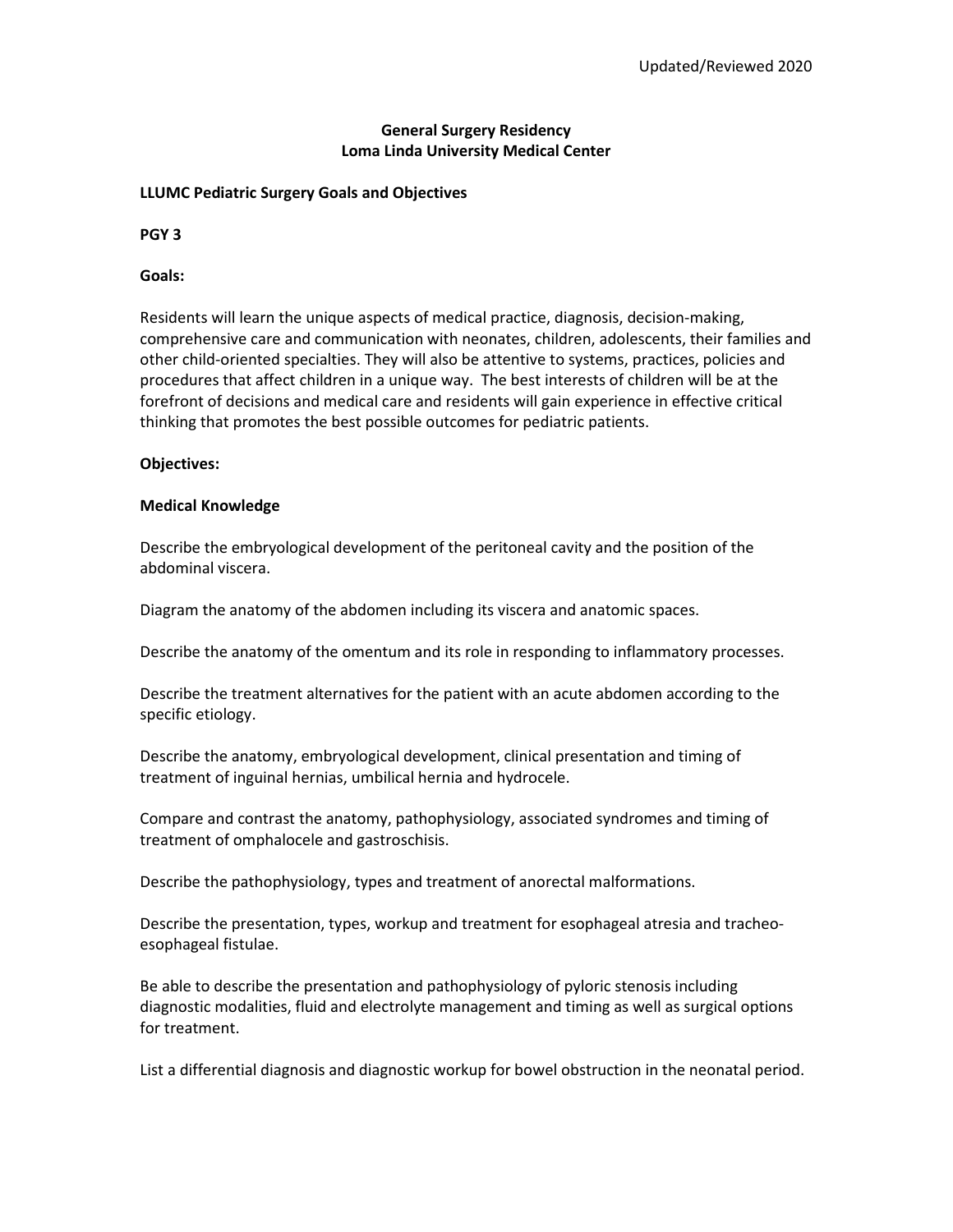Describe the pathophysiology, diagnosis and treatment for Hirschprung's disease.

Have an understanding of the pathophysiology of GERD in the pediatric population, the diagnostic modalities including pH probe and UGI series and treatment principles.

List a differential diagnosis of abdominal masses in the pediatric population.

Describe the pathophysiology, diagnostic modality and treatment options for intussusception.

Have an understanding of the embryology, pathophysiology, and types of diaphragmatic hernias and their treatment.

List the five types of choledocal cysts and treatment.

Describe the pathophysiology, presentation and diagnosis of biliary atresia as well as the timing of surgery.

Outline the basic techniques of evaluation and resuscitation of pediatric trauma patients using the Advanced Trauma Life Support (ATLS) protocol.

Outline the different treatment options for hepatic, splenic, pancreatic and duodenal injuries.

Outline the treatment options for thoracic injuries.

# **Patient Care**

Establish basic proficiency in providing pre-operative and post-operative care (writes appropriate pre-op and post-op orders for floor patients, handles nursing calls appropriately, and manages most routine post-operative care with minimal intervention by supervisor).

Take an appropriate history to evaluate patients with general surgical issues to include:

- a. A complete history of present illness
- b. Presence of any co-morbidities
- c. A review of social and family history impacting the present problem
- d. A complete review of systems

Demonstrate an increasing level of skill in the physical examination of the general surgery patient with a special emphasis in recognition of the surgical abdomen.

Develop a proficiency in evaluation and interpretation of the different diagnostic modalities including: X-Rays, ultrasounds, CT scans, Contrast studies and MRIs.

Discuss treatment options, risks and potential complications of patients with pediatric surgical issues.

Assist in the performance of general surgical and laparoscopic procedures.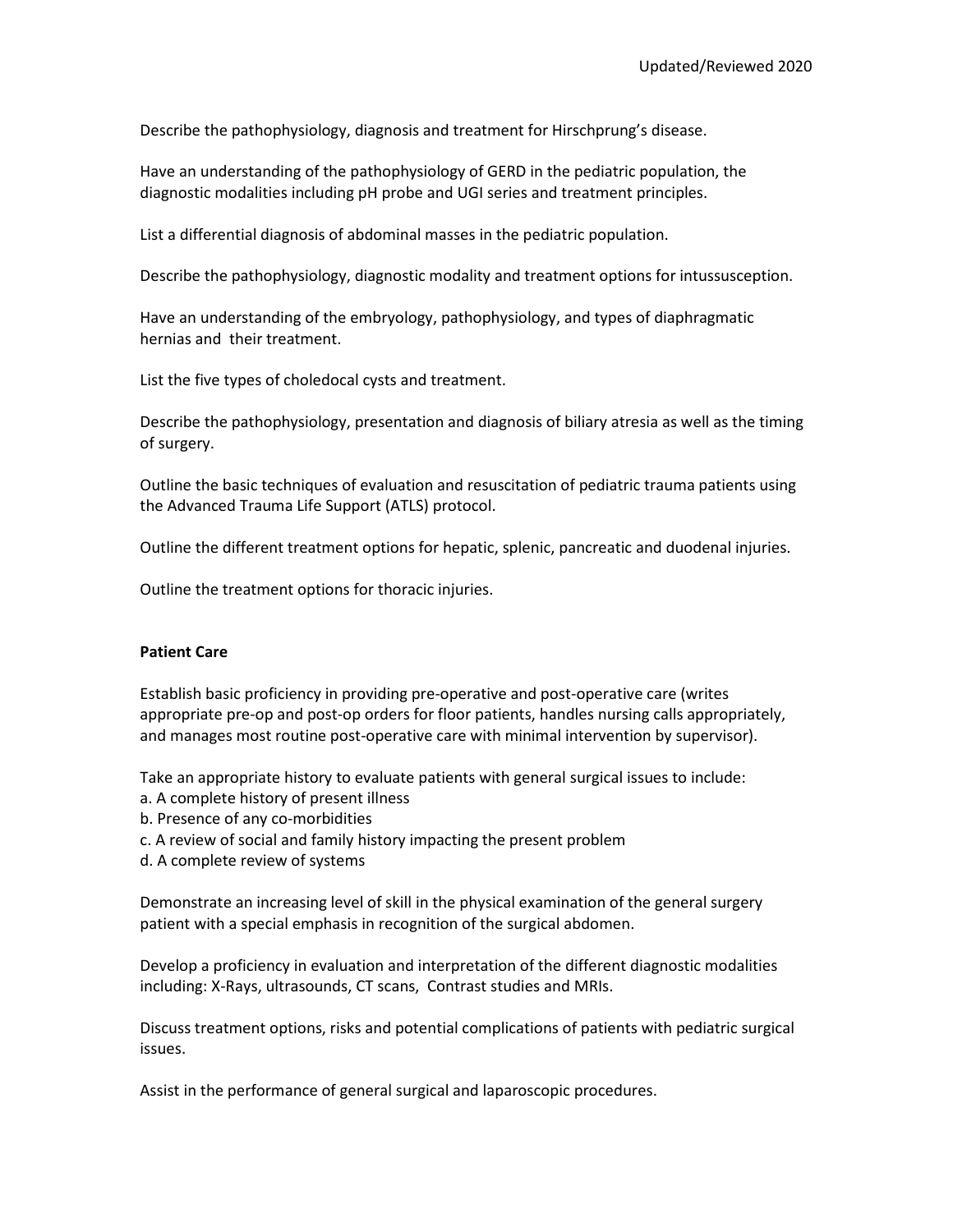Demonstrate skill in basic surgical techniques, including:

- **Knot tying**
- **Exposure and retraction**
- Knowledge of instrumentation
- $\blacksquare$  Incisions
- **Closure of incisions**
- Handling of graft material including mesh
- **Establishing penumoperitoneum**
- **Handling of laparoscopic instruments**
- Handling of the laparoscopic camera

Evaluate and institute management of abdominal wound problems.

Coordinate pre and post-surgical operative care for patients in the Pediatric Surgery rotation.

Assist in closure of abdominal incisions and exhibit competency in suture technique.

Be able to apply and remove all types of dressings.

Make and close a variety of incisions and tie knots using sterile technique.

Develop and awareness and participate in the evaluation and treatment of non-accidental trauma victims.

Demonstrate knowledge of steps to be taken to have a patient ready for surgery including preop workup and medical clearance.

# **Professionalism**

The resident should be receptive to feedback on performance, attentive to ethical issues and be involved in end-of-life discussions and decisions.

Understand the importance of honesty in the doctor-patient relationship and other medical interactions.

Treat each patient, regardless of social or other circumstances, with the same degree of respect you would afford to your own family members.

Learn how to participate in discussions and become an effective part of rounds, attending staff conference, etc.

Complete all assigned patient care tasks for which you are responsible or provide complete sign out to the on-call resident.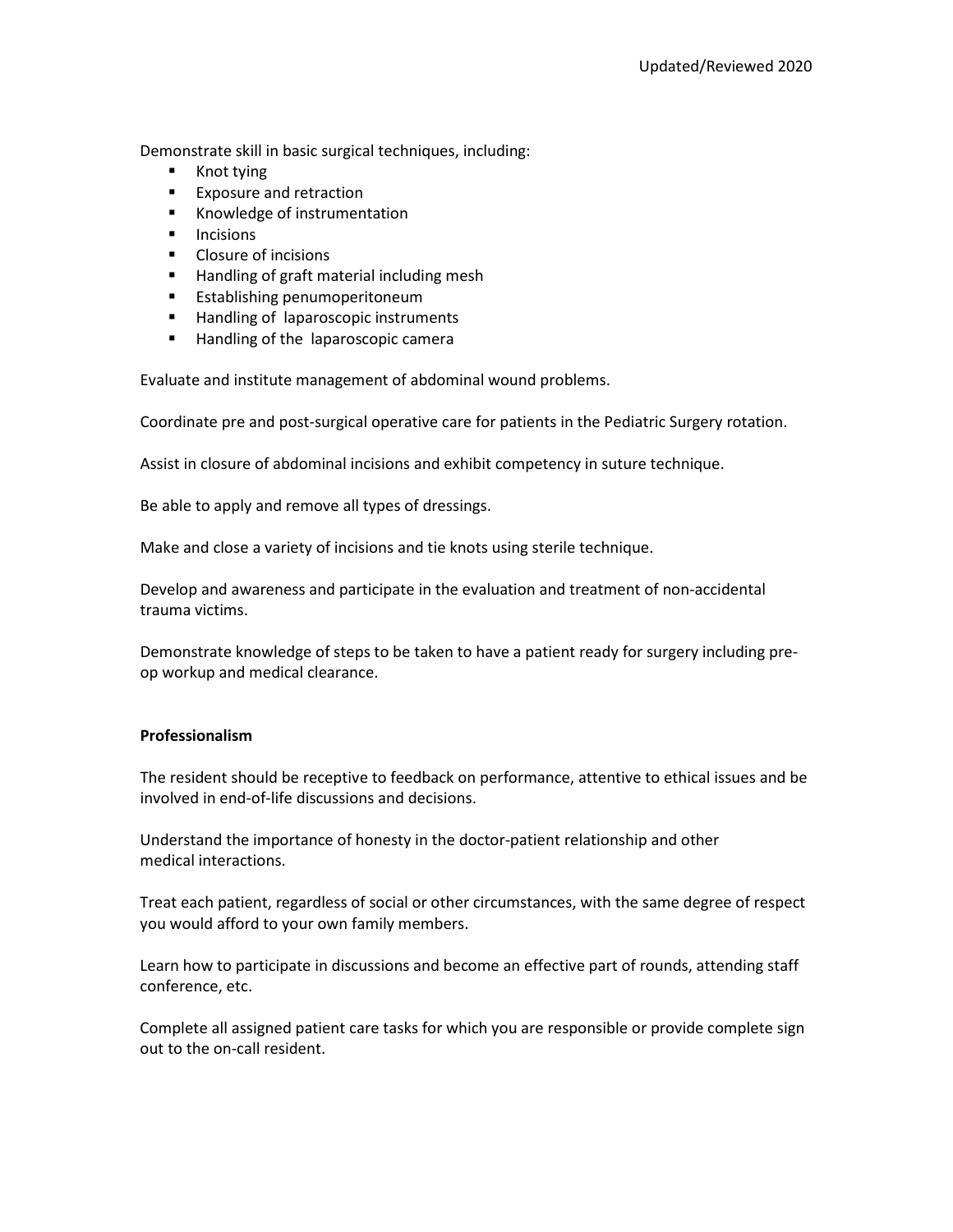Maintain a presentable appearance that sets the standard for the hospital that includes but is not limited to adequate hygiene and appropriate dress. Scrubs should be worn only when operating or while on call.

Assist with families of critically injured/ill patients and guidance of families towards or through difficult decisions.

Demonstrate mentoring and positive role-modeling skills.

Take the leading role in directing the weekly educational conferences involving the medical students and junior residents. This includes choosing appropriate peer-reviewed articles and texts and arranging for films and presentations to be ready.

Provide an appropriate orientation and guide all medical students and junior residents as to their roles and responsibilities during the rotation.

#### **Systems-Based Practice**

Understand, review, and contribute to the refinement of clinical pathways

Understand the cost implications of medical decision-making

Partner with health care management to facilitate resource efficient utilization of the hospital's resources.

Describe in general terms the benefits of clinical pathway implementation

Develop a cost-effective attitude toward patient management.

Develop an appreciation for the benefits of a multi-disciplinary approach to management of critically ill surgical patients.

Comply with the Health Insurance Portability and Accountability Act of 1996 (HIPAA) regulations regarding patient privacy and confidentiality.

Demonstrate knowledge in steps and conduct during major surgical procedures.

Have clear indications and know when it is appropriate to perform a surgical procedure.

Have an understanding of when it is not appropriate to operate.

Demonstrate knowledge of steps to be taken to have a patient ready for surgery including preop workup and medical clearance.

#### **Practice-Based Learning & Improvement**